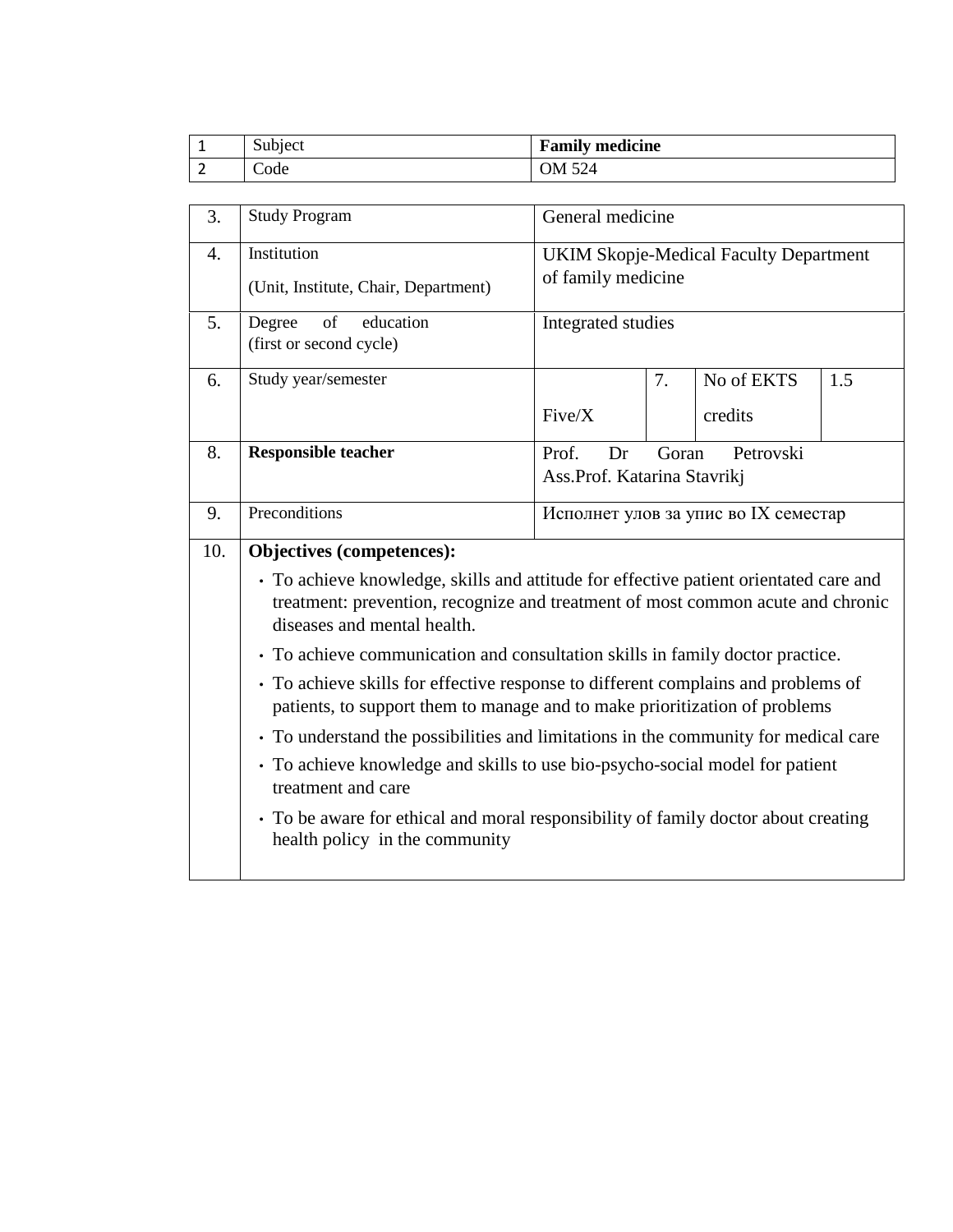## 11. **Content:**

## **Theoretical part:**

Interactive participation of students with analyses and discussion of cases and theoretical lecture of the responsible teacher.

- 1. Introduction to FM/GP as a specific medical discipline. Principles of Family Medicine: Continuity, comprehensiveness, coordination of care.
- 2. Communication skills.
- 3. Use of evidence based medicine and guidelines for most common presenting symptoms in family medicine.
- 4. Management of diseases at early, undifferentiated stage. Dealing with uncertainty.
- 5. Holistic approach. Bio-psycho-social model.
- 6. Management of multiple health problems, identifying priorities.
- 7. Prevention and health promotion, patient education.
- 8. Decision making based on prevalence and incidence of target.
- 9. Consulting skills stages of a consultation.
- 10. Patient-centeredness complex patient.
- 11. Chronic care, management of chronic diseases and health problems
- 12. Interface of primary and secondary care: Referrals, gate keeping, advocacy
- 13. The family as a source of disease and resource of care.
- 14. Community orientation.

## **Practical part:**

The practical work will be organized in the Center for family medicine through workshops - patient with chest pain, rational prescribing of antibiotics for acute respiratory tract infection, patient with hypertension, patient with diabetes mellitus, patient with cough and patient with metabolic syndrome.

During the workshops the student can: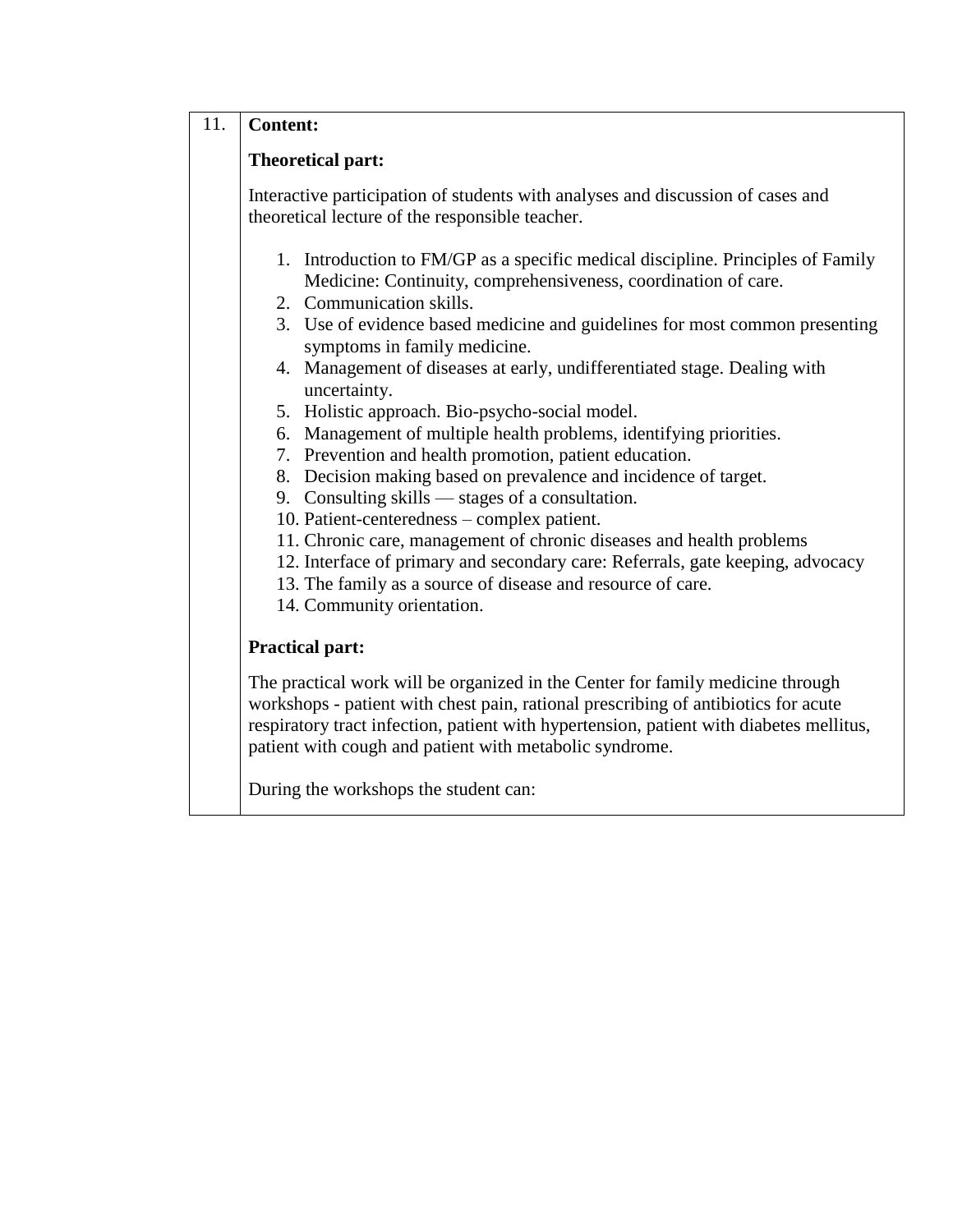|     | Collects all important clinical information<br>٠<br>Is able to integrate collected information<br>٠<br>Gives a correct working diagnosis<br>Orders appropriate diagnostic tests                                                                                                                                                                                                                                                                          |              |                                                       |                              |                          |  |  |
|-----|----------------------------------------------------------------------------------------------------------------------------------------------------------------------------------------------------------------------------------------------------------------------------------------------------------------------------------------------------------------------------------------------------------------------------------------------------------|--------------|-------------------------------------------------------|------------------------------|--------------------------|--|--|
|     | Can choose an appropriate treatment method                                                                                                                                                                                                                                                                                                                                                                                                               |              |                                                       |                              |                          |  |  |
|     | The student can demonstrate following clinical skills:<br>Blood pressure measurement<br>Calculate and interpret BMI<br>Use of glucometar<br>Use of pick flow meter<br>Clinical examination of breast<br>$\bullet$<br>Taking and interpreting rapid strep test                                                                                                                                                                                            |              |                                                       |                              |                          |  |  |
|     | <b>Seminar work:</b><br>Each student has the task under the supervision of a teacher to prepare a seminar essay<br>on the topic of family medicine with a maximum of 3 pages. Seminar work is<br>submitted in electronic form in the Family Medicine Center by the end of completion<br>of family medicine. Assessed: understanding the problem, explains the findings and<br>give possible solutions of the problem, and use of appropriate literature. |              |                                                       |                              |                          |  |  |
| 12. | <b>Methods of learning:</b>                                                                                                                                                                                                                                                                                                                                                                                                                              |              |                                                       |                              |                          |  |  |
| 13. | Total                                                                                                                                                                                                                                                                                                                                                                                                                                                    |              |                                                       | 30                           |                          |  |  |
| 14. | Time table                                                                                                                                                                                                                                                                                                                                                                                                                                               |              |                                                       |                              |                          |  |  |
| 15. | Forms of educational<br>activities                                                                                                                                                                                                                                                                                                                                                                                                                       | 15.1<br>15.2 | Teaching<br>Practical                                 | work<br>(workshops, clinical | 15 classes<br>15 classes |  |  |
| 16. | Other<br>of<br>forms<br>educational activities.                                                                                                                                                                                                                                                                                                                                                                                                          | 16.1<br>16.2 | skills),<br>Project<br>seminar essay<br>Home learning | work                         | 8 classes                |  |  |
| 17. | Assessment                                                                                                                                                                                                                                                                                                                                                                                                                                               |              |                                                       |                              | points                   |  |  |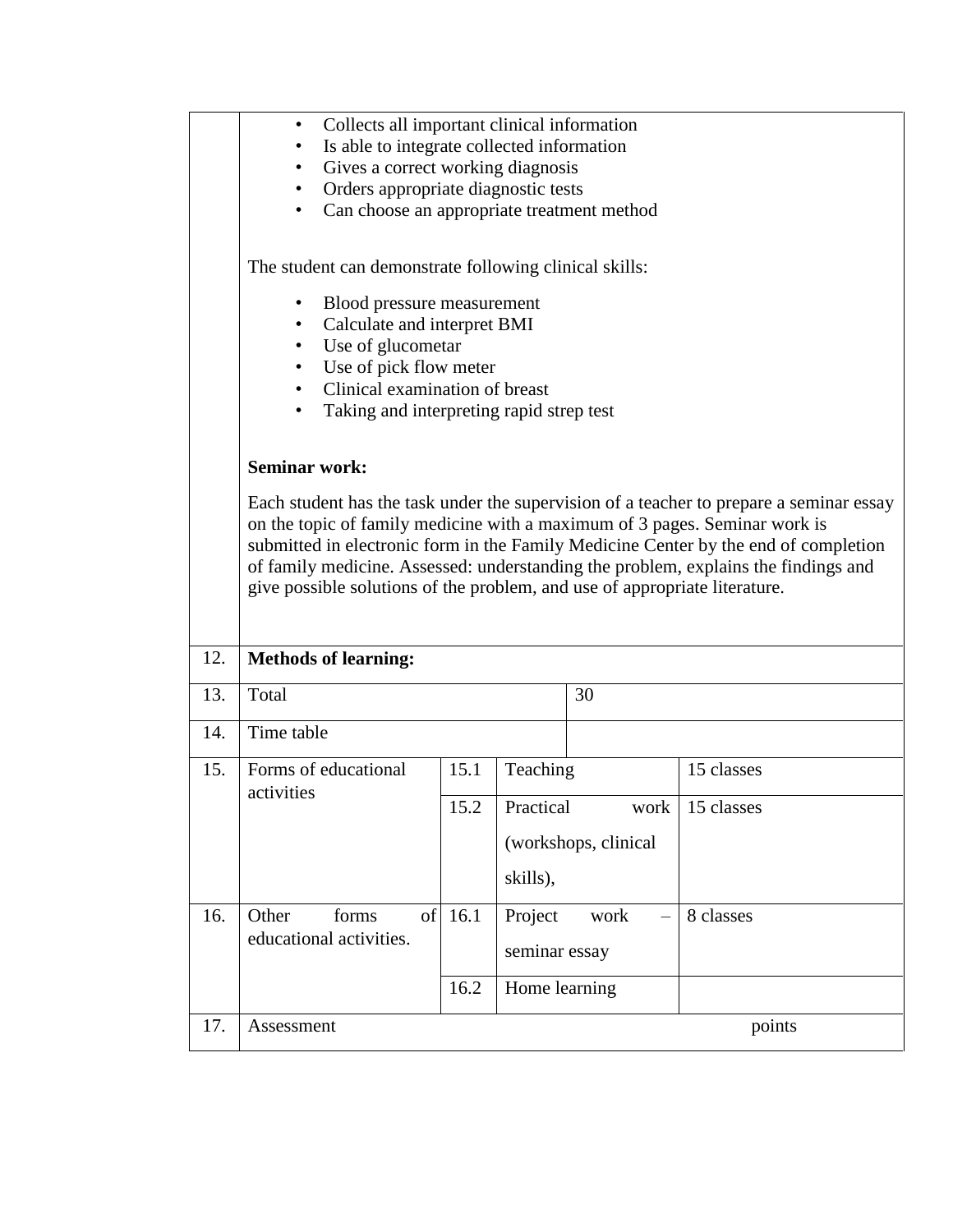| 17.1 | Final exam                          | min.-max.                                                                                                                                                          |  |  |  |  |
|------|-------------------------------------|--------------------------------------------------------------------------------------------------------------------------------------------------------------------|--|--|--|--|
|      |                                     | Written part<br>$18-30$<br>30<br>points<br>Oral part<br>30<br>points<br>$20 - 30$                                                                                  |  |  |  |  |
|      |                                     | Written part is consisting of 15 questions (15)<br>questions x 2 points).                                                                                          |  |  |  |  |
|      |                                     | Oral part is consisting of 3 questions (one<br>question max 10 points).                                                                                            |  |  |  |  |
| 17.2 | Seminar essay (written<br>document) | min.-max.<br>Seminar essay<br>5 points<br>$5 - 12$                                                                                                                 |  |  |  |  |
|      |                                     | Seminar essay is maximum 12 points (3 points<br>for each of criteria: understanding the topic,<br>explain and gives the solutions, adequate use of<br>literature). |  |  |  |  |
| 17.3 | Active involvement                  | min.-max.<br>Theoretical part<br>10<br>points<br>$5-10$                                                                                                            |  |  |  |  |
|      |                                     | Practical part<br>points<br>$12 - 18$<br>20                                                                                                                        |  |  |  |  |
|      |                                     | Theoretical part is maximum 10 points (15)<br>classes $x$ 0,7 points).                                                                                             |  |  |  |  |
|      |                                     | Practical part is maximum 20 points (6<br>workshops x 3 points)                                                                                                    |  |  |  |  |

| 18. | Criteria for marks<br>(points/mark) | to 59 points         | $5$ (five) F         |
|-----|-------------------------------------|----------------------|----------------------|
|     |                                     | From 60 to 68 points | $6$ (six) E          |
|     |                                     | from 69 to 76 points | $7$ (seven) D        |
|     |                                     | From 77 to 84 points | $8$ (eight) C        |
|     |                                     | From 85 to 92 points | $9 \text{ (nine)} B$ |
|     |                                     | From 93 to points    | $10$ (ten) A         |